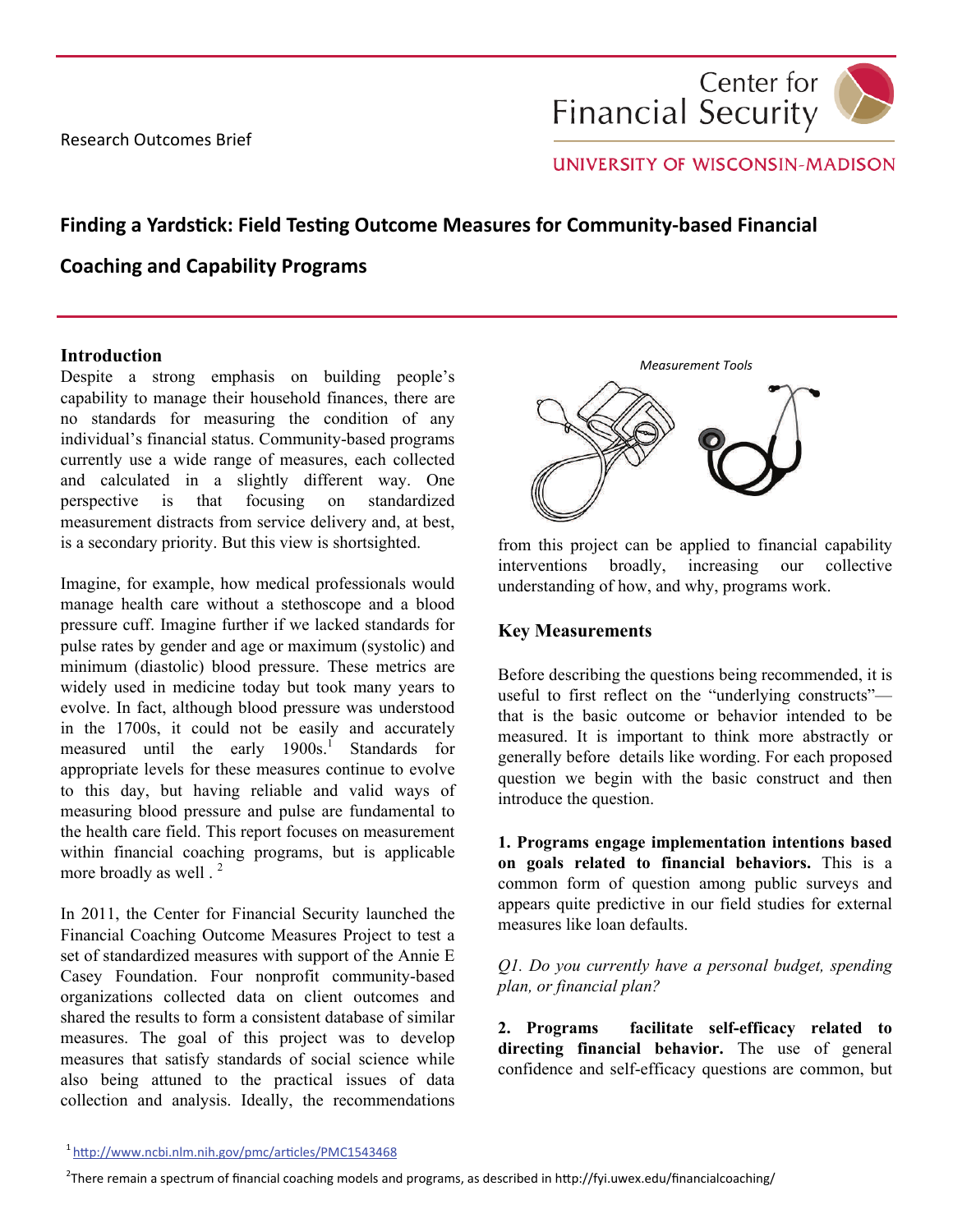often use a long battery of questions. We propose a very simplified 1-item 3-point scale question.

*Q2. How confident are you in your ability to achieve a financial goal you set for yourself today?* 

**3. Programs facilitate planning and preparation for common negative income or expense shocks***.* There are a range of prior uses emergency or liquidity fundsranging from savings, specific dollar levels and access to credit. This was quite predictive in our field study for credit scores and behaviors.

*Q3. If you had an unexpected expense or someone in your family lost a job, got sick or had another emergency, how confident are you that you could come up with money to make ends meet within a month?* 

**4. Programs help people to recognize barriers and potential barriers to planned behavior and encourages using pre-commitment devices.** While not widely used in prior studies, a measure of automatic payments is shown to be predictive in our field study for positive financial behaviors.

*Q4. Do you currently have an automatic deposit or electronic transfer set up to put money away for a future use (such as savings)?* 

**5. Programs focus on planning ahead, including budgeting or spending plans, which will result in balancing of monthly spending and earning.** We found a number of questions used in other surveys related to spending more/less/equal to income. In our field study. This proved predictive of credit default.

*Q5. Over the past month, would you say your household's spending on living expenses was less than its total income?* 

**6. Making late payments signals poor planning and/or negative shocks, and also have a direct and negative impact on credit reports/scores.** The term (1 month, 2 months or 3 months) could be varied, but 2 months should pick up at least 1 payment and billing cycle.

*Q6. In the last 2 months, have you paid a late fee on a loan or bill?* 

#### **How and When to Use This Scale**

These 6 questions combine into an 8 point scale (2 have 2 points of measurement). The scale overall is what has been shown to be predictive (valid) and consistent (reliable) with



external non-self reported measures such as credit reports and bank accounts. Using the directions (see appendix) client scores can range from 0 to 8, with 8 being the strongest indicator of financial condition.

A key focus of the proposed outcome measures is to contribute to and serve all three of the following functions:

- Diagnostics: used to match clients with appropriate services and resources at triage/intake level.
- Baseline status: used to document initial or preservice condition of clients.
- Evaluation: used as an outcome measurement to reassess clients' status throughout service or postservice using the scale longitudinally.

The scale should be administered throughout the service cycle of the client:

- At intake and then at each following visit
- As a follow up to a service using a mail or email survey
- Taken as an online survey at the clients convenience
- Read and recorded by provider as part of each client visit

## **Why these measures? My "favorite" outcome is missing.**

The goal of this project is to propose a small set of measures that organizations can easily integrate into their existing client tracking systems and which could possibly be worthy of being used as "benchmarks" for the field.

This set of measures is being proposed with the expectation that organizations and practitioners will provide feedback and will become engaged in a discussion about outcomes measurement standards. Organizations are expected to continue to collect a variety of measures; this scale is a complement—not a substitute.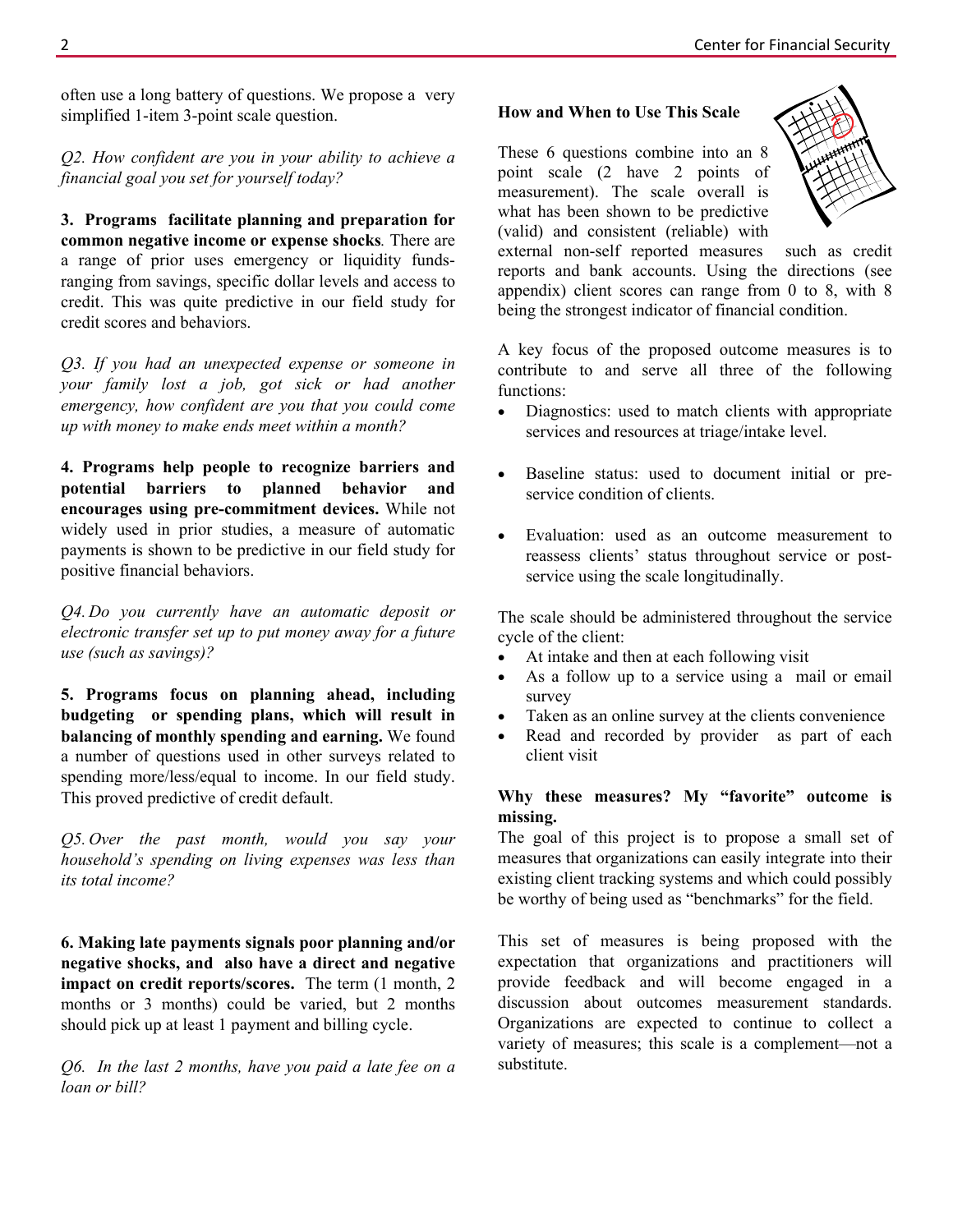#### **What Else to Measure?**

In addition to the self-reported indicators that are measured in the above questions, using a mix of credit report items, credit scores, and demographic data also provides valuable information.

*Credit scores and credit report data* represent important personal behaviors and are valued in the marketplace for decision making. Data taken from credit reports can be complicated and costly to obtain. After analyzing hundreds of reports, we have found a few key metrics that show financial status and are responsive to programmatic impacts:

- $\bullet$  # 30 day delinquencies
- $\bullet$  # items in collections
- # judgments (from public records section)
- Amount of revolving credit limit / revolving credit outstanding as ratio.
- FICO-type score (if available—note it is slow to change and can involve added costs of collection)

*Demographic information* is also important and should be standardized along with any data collection system

- Age of client– this is important since we expect savings/income/debt to vary by age.
- Presence of spouse/partner (YES-NO)- this is a measure of household income support for making ends meet.
- Number of dependents—this is a key determinant of consumption needs as well as eligibility for benefits.
- Employment status (Full time, Part time, unemployed, On disability) - this is a key factor in ability to expand or maximize income.
- Gender (Male=yes/no) gender shows strong effects in field studies.
- Education (HS, Some college, 4+ degree)- this is another indicator of income potential.

*Other Self Reported Information* Although not in the scale, 2 additional questions are worth measuring based on our field studies

### **A1. How would you rate your current credit record?**

- Very bad
- Bad
- About average
- Good
- Very good

## **A2. Do you currently have at least one financial goal?**

- $\lozenge$  Yes
- $\lozenge$  No

Both of these questions show independently information about client credit status and financial condition. Question A1 can serve as a proxy for credit scores if scores are not available. Question A2 is both a key part of financial behavior change and an indicator of future improvements in financial status.

#### **Next Steps**

The purpose of this project is to arm practitioners with measurement tools that are as effective and widely used by financial programs as the stethoscope and blood pressure cuff are by the medical profession. To achieve this goal, the Center for Financial Security is encouraging programs to try these measures. Over time we hope to be able to offer opportunities to share scale measures across organizations for benchmarking and program development. These measures will become an important part of the maturation of the financial coaching and capability field.

#### **Acknowledgements**

This project was generously supported by the Annie E. Casey Foundation. The authors thank Bon Secours, the Financial Clinic, LISC Chicago, and the University of Wisconsin‐Extension for their efforts in collecting and sharing data on client outcomes.



# **UNIVERSITY OF WISCONSIN-MADISON**

UW‐Madison School of Human Ecology Nancy Nicholas Hall 1300 Linden Drive, Suite 4285 Madison, WI 53706 608.262.6766 [cfs@mailplus.wisc.edu](mailto:cfs@mailplus.wisc.edu) [cfs.wisc.edu](http://www.cfs.wisc.edu)

[Facebook.com/UWMadisonCFS](https://www.Facebook.com/UWMadisonCFS)

[@UWMadisonCFS](https://twitter.com/UWMadisonCFS)